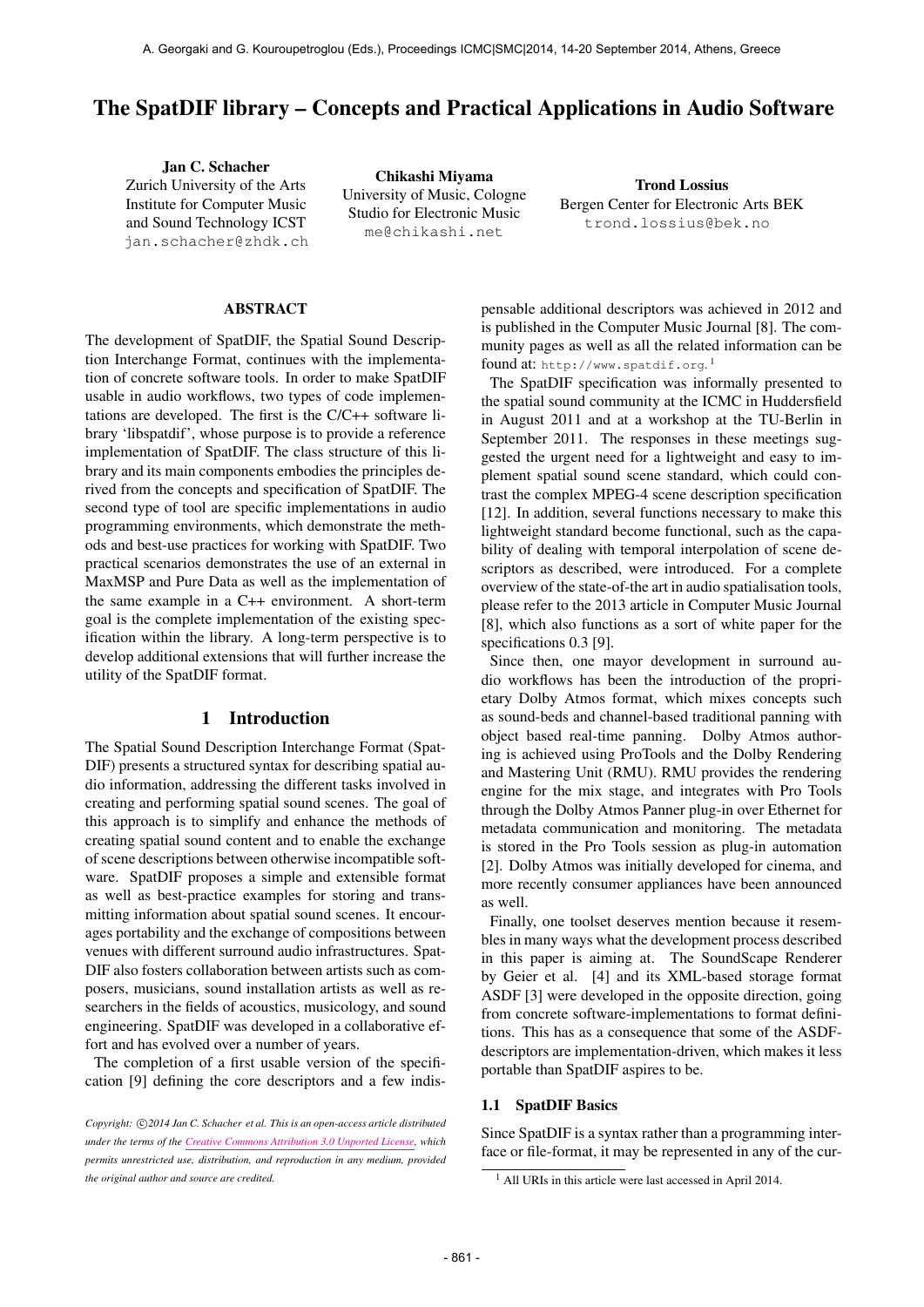| client application                | libspatdif                      |
|-----------------------------------|---------------------------------|
| <b>• load SpatDIF files</b>       | • interpret SpatDIF descriptors |
| • route SpatDIF descriptor stream | · maintain SpatDIF scene        |
| • render audio scene              | • provide scene information     |
| • save SpatDIF files              | on API request                  |

Figure 1: Tasks and Data flow between client application and the SpatDIF library

rent or future structured mark-up languages or messaging systems. It describes the aspects required for the storage and transmission of *scene descriptions*. Because a complete work typically contains aspects that are outside the realm of spatial sound scenes, SpatDIF provides descriptors to link these aspects to the spatial dimensions.

A central principle for SpatDIF is the separation of authoring and rendering of spatial sound scenes or pieces. These processes may use the same or different infrastructure. They may occur at separate times or at separate places. They may be executed either simultaneously or with a long time between the two, and the may finally combine all of these factors in a specific way. The exact modality of these processes should not have to be determined at the outset.

In addition, two principal use-cases can be distinguished. The first scenario is focusing on storing spatial audio scene descriptions for future playback. The second scenario deals with streamed audio content and scene description information in real-time and quasi real-time. For these applications SpatDIF formulates a concise semantic structure that is capable of carrying all the information relevant for preserving a sound scene, without being tied to a specific implementation or technical method.

### 2 Library Concepts

After establishing a coherent specification with example use-cases in textual form only, the next development step is the implementation of software, which embodies the specified concepts and should serve as a reference for future work.

In this article we present the development and implementation of software tools aimed at easy integration of Spat-DIF into existing software and workflows. The concepts and guidelines laid down in the SpatDIF specification are implemented in a platform-independent software library written in C/C++ [5]. The library is in charge of holding one or more spatial audio scenes and provides ways to read and write elements to and from this scenes, either directly from native code or via OSC-formatted messages, that may originate from within the application or arrive from an external source via the network. By providing a software library rather than a complete software application, implementations in many different software environments are facilitated, which is one of the goals of the project.

In section 3.1 the application of the library will be demon-

strated in an external for MaxMSP<sup>2</sup> and PureData<sup>3</sup> as well as in an application written entirely in C++ in Open-Frameworks. 4

### 2.1 Library Tasks

In order to facilitate implementations in many different environments without making any assumptions about their capabilities, the types of tasks given to the library are carefully selected. There is a deliberate division of labour between the library and the client application (see Fig. 1).

On the one hand, the library builds and maintains in memory the SpatDIF scene, either obtained from an already existing description stored in a file, or on-the-fly in real time from elements received via OSC-formatted commands or native code calls. It provides an application programming interface (API) for accessing the scene that hides most of the complexity of handling the scene data. Through this interface all the information is queried or written.

The client application, on the other hand, is in charge of connecting to the file-system, managing the networking interfaces as well as running the audio-system. All timebased operations are done in the client-application, since they may be driven by audio-rate, a control-rate scheduler or even an external sync source. The client application deals with all audio-related processes, such as loading audio files, playing them back, configuring the audio-system, and rendering the audio to generate an immersive experience.

#### 2.2 Library Class Structure

The class diagram of the SpatDIF software library (see Fig. 2) illustrates the relationship between the scene and its contents, as well as their hierarchical dependencies. An instance of *sdScene* class represents a SpatDIF scene and maintains instances of *sdEntityCore*. Core classes cover the elements mandated by SpatDF while extension classes introduce additional and optional descriptions. The functionalities of *sdEntityCore* may thus be extended by the descendants of *sdEntityExtension*. The activation and deactivation of the extensions is managed globally within a scene, therefore *sdScene* is responsible for all extension handling. Each instance of *sdEntityCore* maintains instances of *sdEvent*, which represent all the events of the entity as they unfold within the scene over time.

The most important classes are described in the following section.

#### *sdScene*

An instance of *sdScene* maintains all data associated with a SpatDIF scene. This class offers clients the addition, deletion and modification of *entities* in the scene, the addition and modification of the *meta data* associated with the scene, and finally the activation and deactivation of *extensions* in the scene.

<sup>2</sup> [www.cycling74.com](http://www.cycling74.com)

<sup>3</sup> [puredata.info](http://puredata.info)

<sup>&</sup>lt;sup>4</sup> [www.openframeworks.cc](http://www.openframeworks.cc)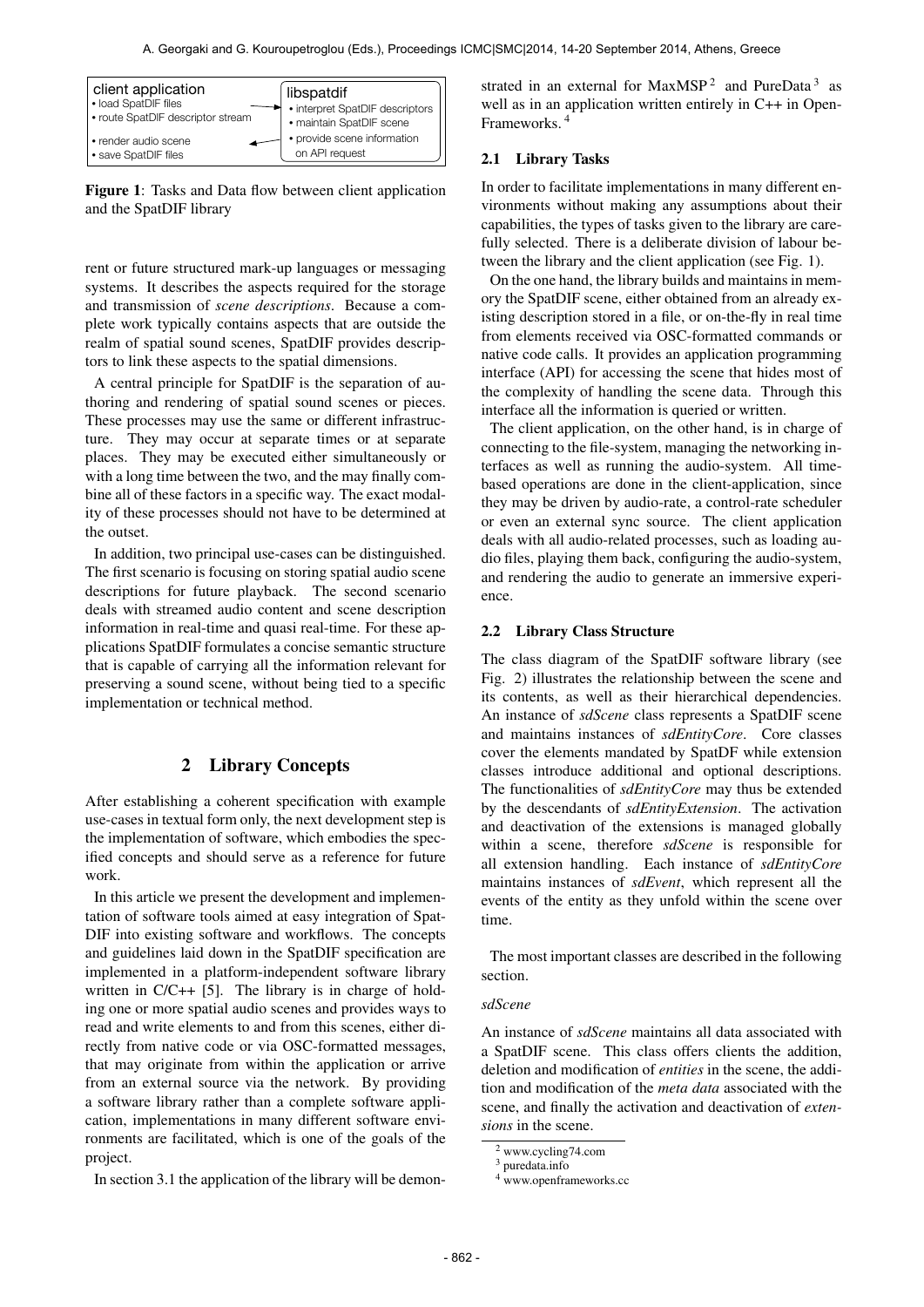

Figure 2: Simplified class hierarchy of the SpatDIF software library. The top row shows the three main classes, below are the derived subclasses coloured according to their parents. The interfacing and utility classes are located on the left and future extensions on the right are marked in grey.

Once the client activates an extension in a scene, *sdScene* automatically adds extended functionalities and allocates extra memory to all existing and newly created instances of *sdEntityCore*. Symmetrically, when deactivating an extension, *sdScene* removes all extended functionalities and previously allocated memory from all existing *sdEntitieCores*, leading to the deletion of all data stored in the extensions.

### *sdEntity*

This class defines entities in SpatDIF scenes as a pure abstract class. It implements basic functionalities, such as addition, deletion, and modification of events.

#### *sdEvent*

This is a pure abstract class holding events, storing the absolute *time* of the event, a *descriptor* of the type of event, and the actual data as a *value*.

### *sdEntityCore*

An instance of*sdEntityCore* maintains all events belonging to that entity and a vector storing instances of SpatDIF extensions. This class replies to queries from the client about events. The client is able to query about multiple events within a certain time frame and filter events by descriptors.

#### *sdEventCore*

Each instance of *sdEventCore* maintains one SpatDIF core event, consisting of the time of the event, a SpatDIF core descriptor, and associated value(s). Any event in the scene that is tied to a core descriptor is stored in an *sdEntityCore*.

### *sdEntityExtension*

This is a pure abstract class of extensions, and the descendants of this class. e.g., *sdEntityExtensionMedia*, handle the events with extended descriptors. If a client activates an extension in a scene, each existing instance of *sdEntityCore* instantiates the designated subclass of *sdEntityExtension* and registers it.

#### *sdLoader/sdSaver*

These two utility classes enable clients to create or store an instance of *sdScene* to or from a XML string. In order to maintain platform independence and to achieve maximum flexibility, the library does not handle files directly, the client software is responsible for the file management. At the time of this writing the functions use the external library TinyXML-2<sup>5</sup> for parsing of markup formatted strings.

### 3 Practical Implementations

The SpatDIF syntax is an implementation-independent specification. However, the actual value of using it only becomes evident in real applications. Although SpatDIF was developed with a number of different scenarios in mind, the use-case most closely associated with the authors' practices are electro-acoustic surround audio compositions for concerts and installations or real-time spatialisation in computer music performances. Therefore, the first code implementations of the SpatDIF library are made with tools for real-time audio software.

In order to explore the methods and actual handling of the 'libspatdif' in a real situation, a dual testbed was implemented as an external for both MaxMSP and Pure Data, named 'spatdif'. Apart from small differences in the two environments the two implementations are identical. In addition, an example application with a limited feature-set was written in openFrameworks, in order to establish and test a workflow done entirely in the C++ language.

There are a number of concepts that need to be taken into account when using the library, informing the design of the implementations shown here. The library serves as a datastorage for audio scenes that needs to be queried for its information in specific ways. It does not provide a scheduling mechanism of its own, rather, the client application is responsible for executing all time-related functions. This design choice is explicitly geared towards temporal flexi-

<sup>5</sup> [www.grinninglizard.com/tinyxml](http://www.grinninglizard.com/tinyxml)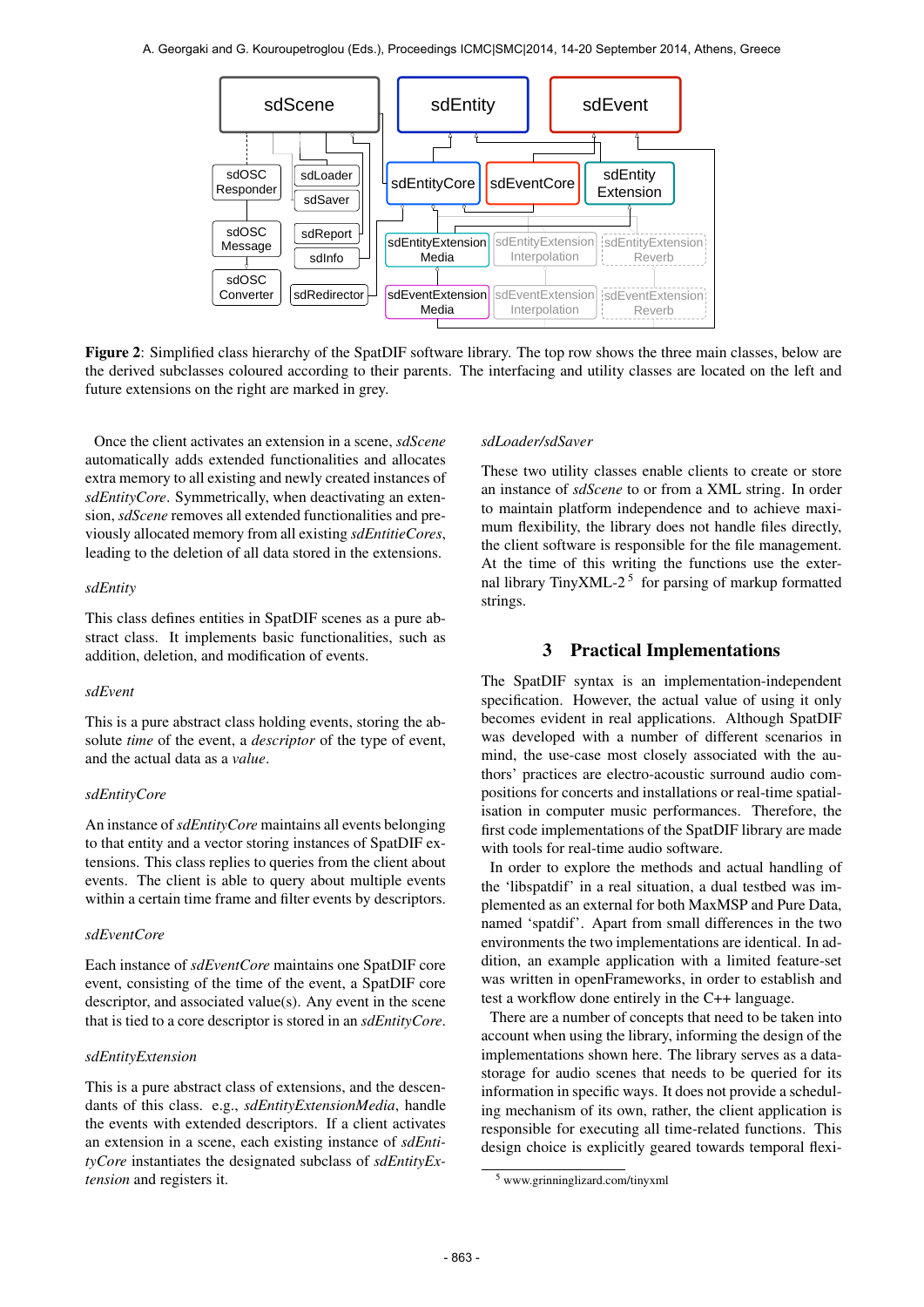bility, e.g., slowing down or speeding up playback, jumping and cueing, which are features that can only properly be implemented by the client application.

There are two main interfaces for the library, the native command and the OSC-command, as will be discussed in section 3.3. The native commands call functions of the library within C/C++ code whereas the OSC-commands get handed to the library as messages conforming to the OSC syntax. In addition there is a wrapper in development for embedding the library a pure C library. This wrapper reflects the API of the OSC interface, but adds a few language-specific elements, such as hierarchical datastructures. The library does not implement network socket handling functionalities itself, this is the responsibility of the client environment. In order to input and output information directly to and from the scene, the name-space is described with hierarchical addresses that must conform to the SpatDIF specification. In the implementation of the external, the input of elements into the scene adhere to the OSC-style with a slash delimited format, whereas for the outputs from the external, the addresses are converted to a space-delimited format in order to avoid the dependency on an additional OSC-parser.

Additional commands that directly address functions of the library have a different syntax, which is not part of the SpatDIF specification, but instead are specific to the implementation of the library. These */spatdifcmd* messages concern the querying of information from the library and the setting and getting of variables necessary for the executing the queries.

File operations are not functions of the library itself. The external in MaxMSP and PureData implements the required file loading and saving methods, which are specific to their own environment.

### 3.1 Example Scene

For the following examples we use the canonical piece 'Turenas' by John Chowning [1] (for a detailed discussion of this piece in context, see also [8]). The beginning of the SpatDIF scene, including only the 'insect' trajectory at second 0:44, contains the following elements in an XML file format:

```
<?xml version="1.0" encoding="UTF-8" standalone="yes"?>
<spatdif version="0.3">
 <meta>
   \langleinfo\rangle<annotation>turenas insect trajectory</annotation>
   </info>
   <extensions>media</extensions>
   <ordering>time</ordering>
 </meta>
 <time>44.0</time>
   <source>
    <name>insect</name>
    <position>0.0 8.0 0.0</position>
    <media>
      <type>file</type>
      <location>/sound/insect.wav</location>
    </media>
   </source>
 <time>44.078</time>
   <source>
    <name>insect</name>
    <position>1.359056 7.757522 0.0</position>
   </source>
```
The corresponding sound files have to be stored and transported alongside the SpatDIF file. It is therefore important to think in terms of SpatDIF bundles or projects rather than single files. We deliberately choose not to propose a container that combines sound files and scene descriptors in a binary format, since human-readability without additional software tools would be lost.

### 3.2 Playback

The first example deals with file-handling and the playback of a SpatDIF scene in a multichannel loudspeaker setup. Figure 3 shows a simple MaxMSP patch where a monophonic audio file is spatialised to eight loudspeakers via the ICST Ambipanning external [6]. This workflow makes a few assumptions which are not limitations of 'libspatdif' as such, but reductions that help to clarify the concepts. The program demonstrates the rendering of the 'Turenas' scene excerpt. The scene is stored on disk in a SpatDIFformatted XML-file together with the audio content as a sound file. After reading the scene from disk, the meta section can be parsed in order to obtain annotation information, as shown in the lower right.

In a fully dynamic system, additional information is required to set up the rendering algorithm. For this purpose queries are made to the library to gather information about the number of entities present in the scene and the names of the entities as well as the extensions that are present. <sup>6</sup> This allows to determine the number of playback voices needed, so that hierarchical message routing can be set up according to the names of entities. In the example this step is omitted and only one playback voice is implemented with a hard-coded message-routing set to the entity-type of *source* and the entity-name called *insect*. Subsequently, the messages are routed to obtain the *position* core-descriptor required for the spatialisation process as well as the *media* extension with the *location* descriptor necessary to load files for playback. The soundfile player, visualisation, and spatialisation algorithms [11] shown here represent the minimal case and would normally be more fully implemented.

As mentioned earlier, the scheduling of events in time is a task of the client application. In the present example this functionality becomes necessary and therefore a method for time-based playback is demonstrated. The *spatdifcmds* necessary to run iteratively through the scene can be seen in the right half of the example patch. The basic action is to ask with *getDeltaTimeToNextEvent* for the delta times between subsequent events. Since a scene can contain sparse data at no fixed intervals, it is crucial to have a dynamic timing mechanism for playback. The command *setQuery-TimeToNextEvent* sets the query-time variable to the next event, then the library gets queried for all the events at that point in time with *getEventSetsFromAllEntities*, and finally the time to wait until the next event is retrieved again. These commands form a loop that steps through the scene, something which is visualised through the orange connection going back to the 'spatdif' external. The tim-

<sup>6</sup> For more specific information about the concept of extensions in SpatDIF, please refer to [7, 8, 9].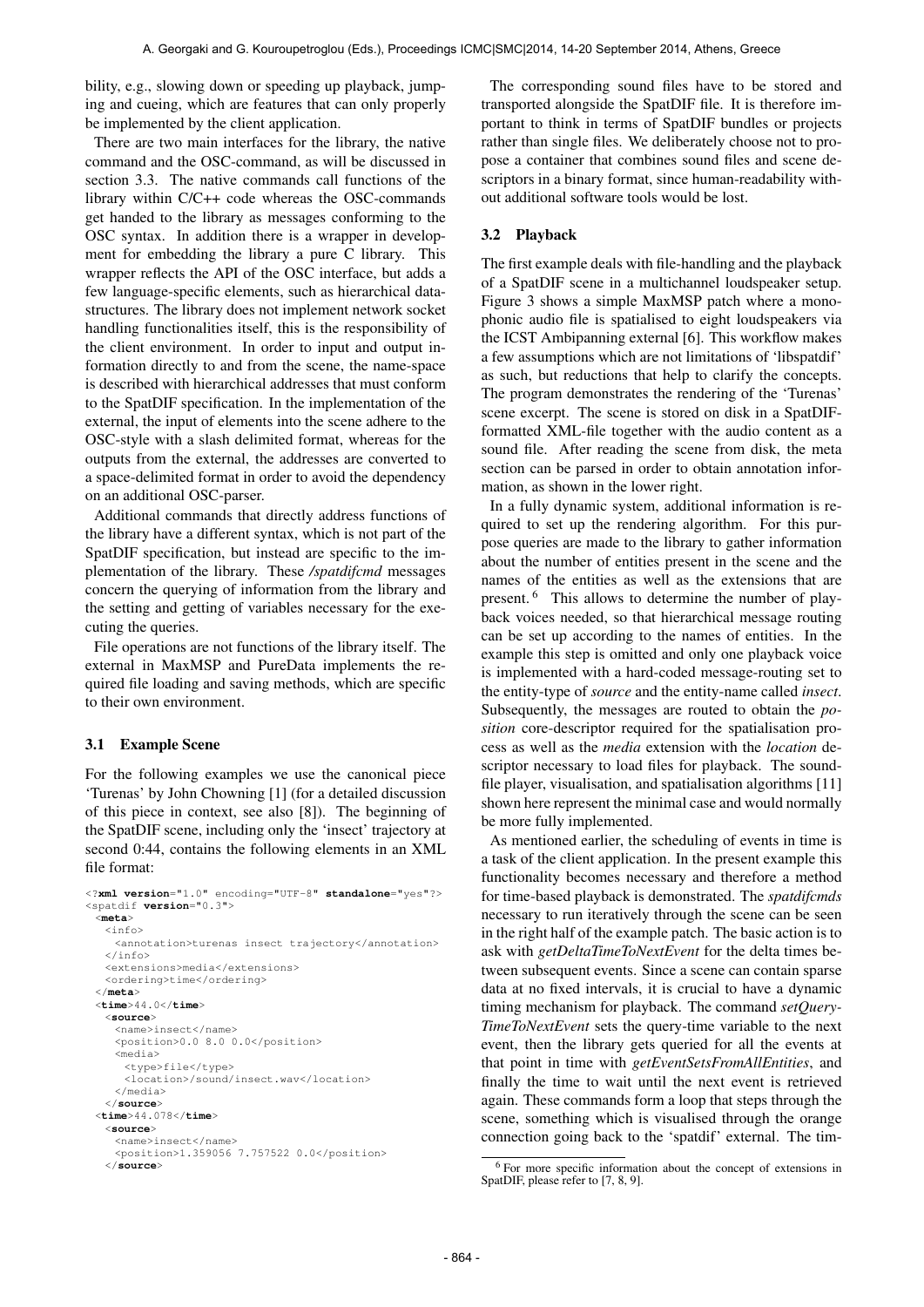#### A. Georgaki and G. Kouroupetroglou (Eds.), Proceedings ICMC|SMC|2014, 14-20 September 2014, Athens, Greece



Figure 3: Implementation of SpatDIF in a MaxMSP external (marked in yellow), demonstrating the playback of the Lissajous trajectory from John Chowning's 'Turenas'.

ing is executed by a delay which waits for the appropriate amount of time to the next event before re-triggering the same sequence. These commands are global to the scene, so that all events associated with any entity in the scene are retrieved. If only events from selected entities are desired, this can be achieved by filtering in the message routing system, or as will be shown below with more specific commands to the library.

### 3.3 Recording

The example shown in Figure 4, records spatialisation information originating from real-time input via a physical controller into a SpatDIF scene. Four joysticks are set up to control the playback and spatialisation of four monophonic point-source entities in a scene. As in the previous case, this example is a simplification of a real application, yet still represents a fully functional implementation. The patch is divided into two processes that run in parallel, the recording on the right side depending on the realtime processing on the left.

In the left half of the Figure 4, the real-time process starts from the controller-input and leads to sound spatialisation and multichannel output. The controller-input at the top feeds into a visualisation-tool before reaching directly the spatialisation-module. Underneath, keyboard-commanded start/stop switches and file-selection menus control four sound file playback modules.

On the right hand side of Figure 4 are the parts necessary to record the key-events into a SpatDIF-scene. The large message-box in the right shows the initialisations necessary to set up the scene.

In this example, each voice independently activates the recording of position information in synchrony with its file-playback. This mechanism is shown in the 'p voice' sub-window. Here, the *setPosition* 'spatdif' command is formatted with the correct entity-name and combined with the real-time position data arriving from the visualisation tool. Further 'spatdif' commands to set media events are */media/setType* and */media/setLocation*. These commands are tied to specific entities, and therefore need to be formatted with the entity-name and combined with the file-type and file-path of the media resources.

Once the media- and position-commands are formatted, they are sent directly to the 'spatdif' external for storage with a time-stamp obtained from the system. This timestamp is calculated as relative time since the beginning of the recording and is represented in seconds.

The *setWriteTime* commands sets the writing 'cursor' in the scene, which will apply to all messages that arrive until a new value for the 'writeTime' variable is set. Grouping all incoming events in this way may be regarded as a type of 'frame-based' time-stamping and is defined in the SpatDIF-specification as a scene ordered according to time.

A 'track-based' ordering of the events is also possible with this method, as is demonstrated in this example. All events belonging to each entity may be recorded separately, and their time can be reset by setting the 'writeTime' variable to zero when starting the recording of a new entity's events. This 'overdubbing' method works without prob-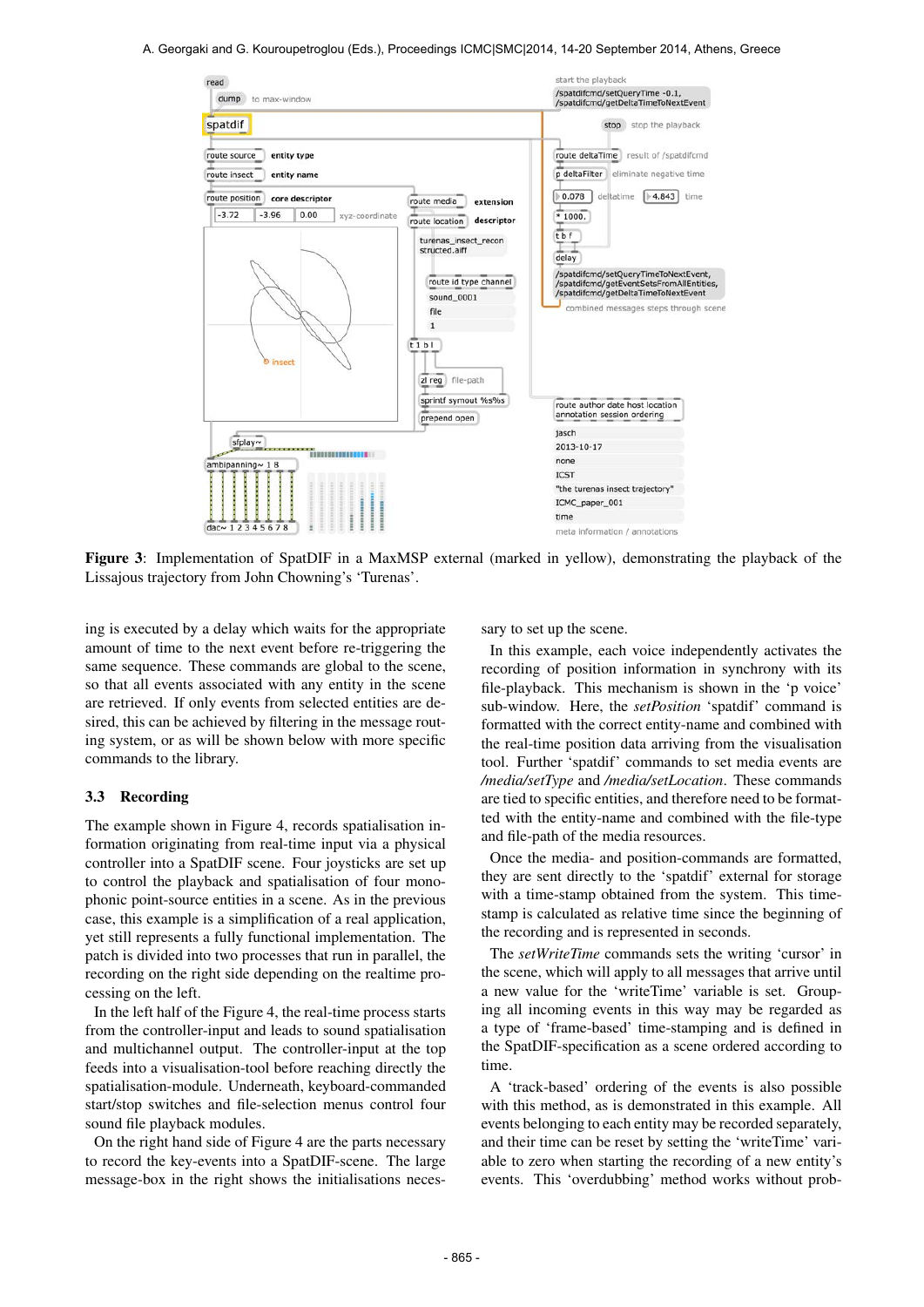

Figure 4: MaxMSP implementation, demonstrating the recording of four manually generated trajectories obtained from joysticks. The upper right shows the 'voice' section responsible for formatting the media and position inputs.

lems when different entities are concerned (entities here are synonymous for voices or tracks). When overdubbing events of the same entity, however, is it only possible to directly overwrite events if the time-stamps correspond exactly to the ones already stored, as could be the case for example for points in time generated by an algorithmic processes. In a real-time case this is difficult, if not impossible, to guarantee, therefore it is advisable to clear an entity's entire content with a call to the commands */removeEntity* followed by */addEntity* before re-recording events.

In general, all interaction with 'libspatdif' occurs through the *spatdifcmds*-syntax. In a future version, input of pure SpatDIF-formatted OSC-messages will be implemented, eliminating the need to reformat the information to the *spatdifcmd* syntax.

#### 3.4 C++ Implementation

The C++ example application implements the entire workflow for the playback of a SpatDIF scene. The application is called a 'renderer' in analogy to visual tools, because it renders audible, in a surround setup, the information contained in a SpatDIF 'bundle'.

The implementation has to solve all the tasks relating to file-handling, handling OSC-streams, instantiating the voices of the playback engine, panning, distance cues, and handling other descriptors present in the SpatDIF specification version 0.3 [9].

In order to provide a relevant example for the application

of the 'libspatdif', the scope of the application has been limited deliberately. Again, the panning algorithm used is the spatial windowing algorithms named 'ambipanning' [6] that is highly flexible, easy to implement, not tied to a specific number of speakers and usable without modification both in two and three dimensional spatialisation situations. The application provides a stand-alone implementation, with a basic 3D visualisation of the scene, and the possibility to play the scene in a stereo speaker setup. It allows to load a SpatDIF file with associated sound files and play it through a few predefined multichannel speaker layouts.

This application is implemented in OpenFrameworks, which provides a powerful C++ toolset and has a thriving and helpful community. It produces both a sonic and visual rendering of the scene. In analogy to the external for MaxMSP and Pure Data, this implementation encapsulates all the functionalities concerning calls to the library in its own class or 'addon' named 'ofxSpatDIF'. This 'addon' reflects the interface found in the external.

Since OpenFrameworks is not particularly oriented towards audio, the classes provided for sound processing are somewhat rudimentary. However, and that is its strength, many extensions exist and it is simple to add new functionalities and tie in external libraries. 'libsndfile'<sup>7</sup> is such an external library. It provides a powerful audio file handling toolset and is linked in as a dynamic library, as is stipulated by its license.

<sup>7</sup> <http://www.mega-nerd.com/libsndfile>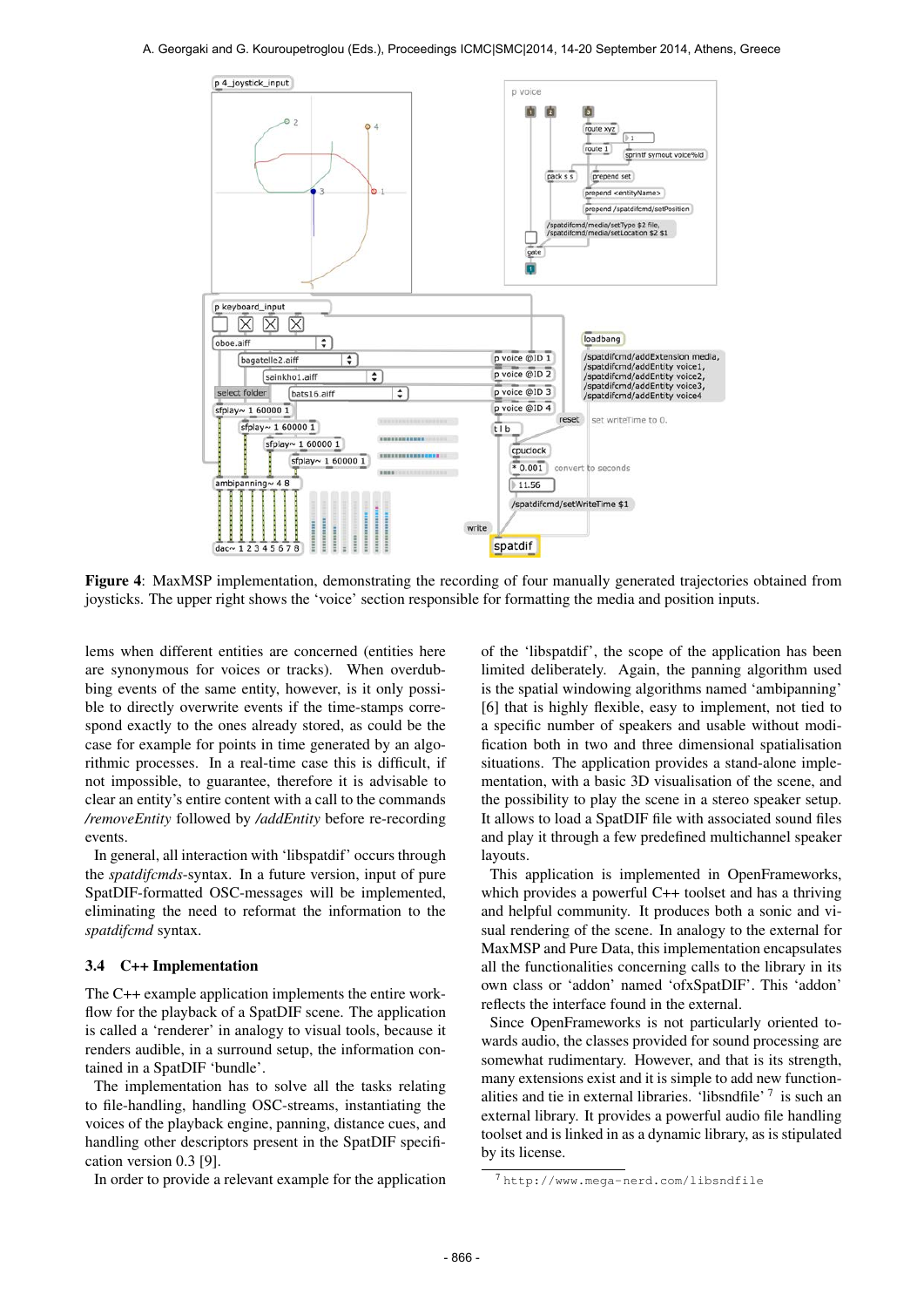#### A. Georgaki and G. Kouroupetroglou (Eds.), Proceedings ICMC|SMC|2014, 14-20 September 2014, Athens, Greece



Figure 5: OpenFrameworks implementation of SpatDIF, demonstrating again the playback of the 'Insect' trajectory from 'Turenas'

The visual representation is a bare-bones wireframe drawing of the scene in OpenGL as seen in Figure 5. The sound playback is processed through the sound-stream interface provided by the environment. The process is straightforward, even if its implementation is a bit delicate.

The audio samples in OpenFrameworks are calculated in blocks, as in most sound processing applications. After retrieving samples from the sound files via 'libsndfile', the panning and distance corrections that were calculated from the current scene information for each speaker position are applied to the sound signals before each block of samples is output. The signal processing chain for this example is deliberately kept simple, to provide a clearer view of the implementation of such a process.

# 4 Conclusions and Outlook

In this article we show concrete implementations of Spat-DIF in two types of software. The software library's purpose is to provide a reference implementation of the specification. It also to serves as a pre-built and tested tool that facilitates the use of SpatDIF in many environments. The external for MaxMSP and Pure Data represents the first application of this idea, while the C++ implementation in OpenFrameworks provides an additional point of reference.

Both the software library and the external and C++ application are work-in-progress and will be developed and enhanced further as the project progresses. It is important to keep in mind that the examples presented in this article only demonstrate limited use-cases, which need to be worked out more fully for a real-life applications. By providing software components both on a low and an intermediated level, the intention is to make available an accessible method for working with SpatDIF in audio and processing environments, which should be flexible enough to handle all layers of a spatial audio workflow [10]. A greater challenge in the future will be the application of these tools in commercial hosts, in particular within DAWs that only expose a small part of their structure to external access, for example by plug-ins.

A short-term goal of this project is to finish the implementation of the existing specification version 0.3 [9] within the library. One such implementation that is currently in the works is the 'Interpolation' extension, which permits to query the scene at arbitrary points in time and returns interpolated values from descriptors, where this makes sense. In addition, the methods for purely OSCdriven input and output have to be completed as well as loading and saving of scenes in other markup languages such as JSON. A long-term perspective is to develop additional extensions that will further increase the utility of the SpatDIF format. In addition, the introduction of new entities and extensions should extend the palette of spatial audio scene descriptors. For instance a 'room' entity type would enable the description of room acoustics in a *reverb* extension.

The next iteration of the specification will be shaped by the experiences gathered while implementing SpatDIF into the presented tools, and will be addressing mostly technical issues that have become apparent. This will take less effort to integrate into the library, external and 'addon' thanks to the consistent and open design of the library.

The source code for 'libspatdif' is licensed under the 'FreeBSD' license <sup>8</sup> and can be obtained through:

git clone http://code.zhdk.ch/git/spatdiflib.git The 'spatdif' external's source code and the SpatDIFRenderer's C++ implementation are under the 'FreeBSD' license and can be obtained through: git clone http://code.zhdk.ch/git/spatdifrenderer.git

A preliminary version of the external and help file for Pure Data and MaxMSP can be downloaded here: [http://www.](http://www.icst.net/research/downloads/spatdif-external/) [icst.net/research/downloads/spatdif-external/](http://www.icst.net/research/downloads/spatdif-external/)

<sup>8</sup> <http://opensource.org/licenses/BSD-2-Clause>